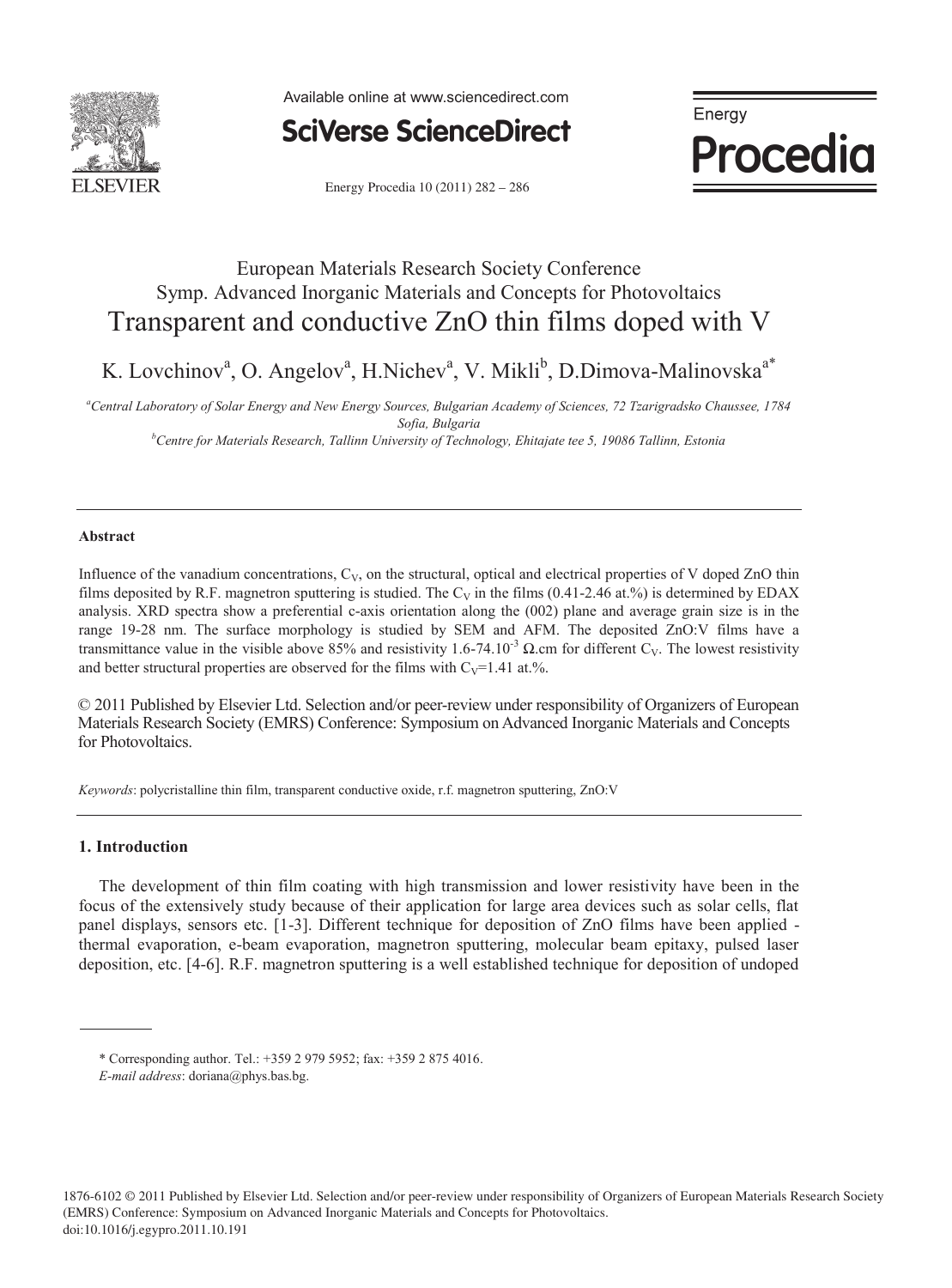and doped ZnO thin films with different concentration of doping metals [4, 7-9]. Low resistivity ZnO films can be obtained by doping with Al, Ga, V and other doping impurities [3, 4, 8-11].

In this work the influence of the V concentration,  $C_V$ , on the optical, structural and electrical properties of V doped ZnO films (ZnO:V) deposited by magnetron R.F. sputtering is studied.

### **2. Experimental**

Thin ZnO:V films were prepared by R.F. magnetron co-sputtering of ZnO target (10 cm diameter) with pieces of vanadium plate on in the maximum erosion zone of its surface in Ar atmosphere at a pressure of 0.5 Pa and r.f. power of 180W. In order to obtain ZnO:V films with different  $C_V$  different areas of vanadium plates in the range of  $110-660$  mm<sup>2</sup> were used. The films were deposited on glass substrates at temperature,  $T_s$ , of 150<sup>0</sup>C. The thickness of the layers was between 700 and 860 nm.

The vanadium content in the films was determined by Energy Dispersive X-ray Analysis (EDAX) using Link AN10000 system analysis. The film structure were studied by X-Rays Diffraction spectrometry (XRD) using a Brucker D8 Advance spectrometer with Cu K<sub>a</sub> radiation:  $\lambda$  Cu K<sub>a1</sub> =1.540560 Å and  $\lambda$  Cu K<sub>a2</sub> = 1.544426 Å (intensity half of that of  $\lambda$  Cu K<sub>a1</sub>). The instrumental broadening in 20 geometry was  $0.04^0$ . Transmittance and reflectance spectra were used for investigation of optical properties and were measured by a spectrophotometer Shimadzu UV.3600 in the range 320-1800 nm. Scanning Electron Microscope (SEM) pictures were obtained by Jeol JSM-840A with LaBa<sub>6</sub> cathode. The surface morphology was studied by Atomic Force Microscope (AFM) as well. The resistivity of the films was measured by the four-point probe method using VEECO instrument. The thickness of the ZnO:V films was measured by a profilometer Talystep Hobson.

#### **3. Results and discussion**

The concentration of V in the obtained ZnO:V thin films varies with the area of vanadium plates on the surface of ZnO target. The  $C_V$  in the deposited films varies between 0.41 and 2.46 at.% (Table 1). The presented values of the  $C_V$  are averaged after their measurements at four different points on the films surface. The obtained optical, electrical and structural characteristics of the ZnO:V films are given in Table 1, too.

The values of the resistivity, ρ, of the obtained ZnO:V films are in the range 1.6-74.10-3 Ω.cm (table 1) and are close to the reported ones in [12]. The values of  $\rho$  decrease with increasing in vanadium concentration up to 1.41 at.% V. Further increasing of the CV results in increasing of the resistivity.

The surface morphology of the films is studied by SEM and AFM. The AFM and SEM pictures are shown in Fig. 1 and 2, respectively, for the films with  $C_V$  of 0.81 at.%, 1.41 at.% and 2.46 at.%. The average surface roughness passes through the maximum for the sample with at  $C_V = 1.41$  at.% (Table 1). The SEM pictures show a columnar structure of the films (Fig. 2).

XRD spectra of the films are presented in Fig. 3a. The diffraction patterns show the polycrystalline structure of the deposited ZnO:V films with preferential reflection corresponding to (002) crystallographic plane of the ZnO wurtzite structure with c-axis perpendicular to the substrate surface.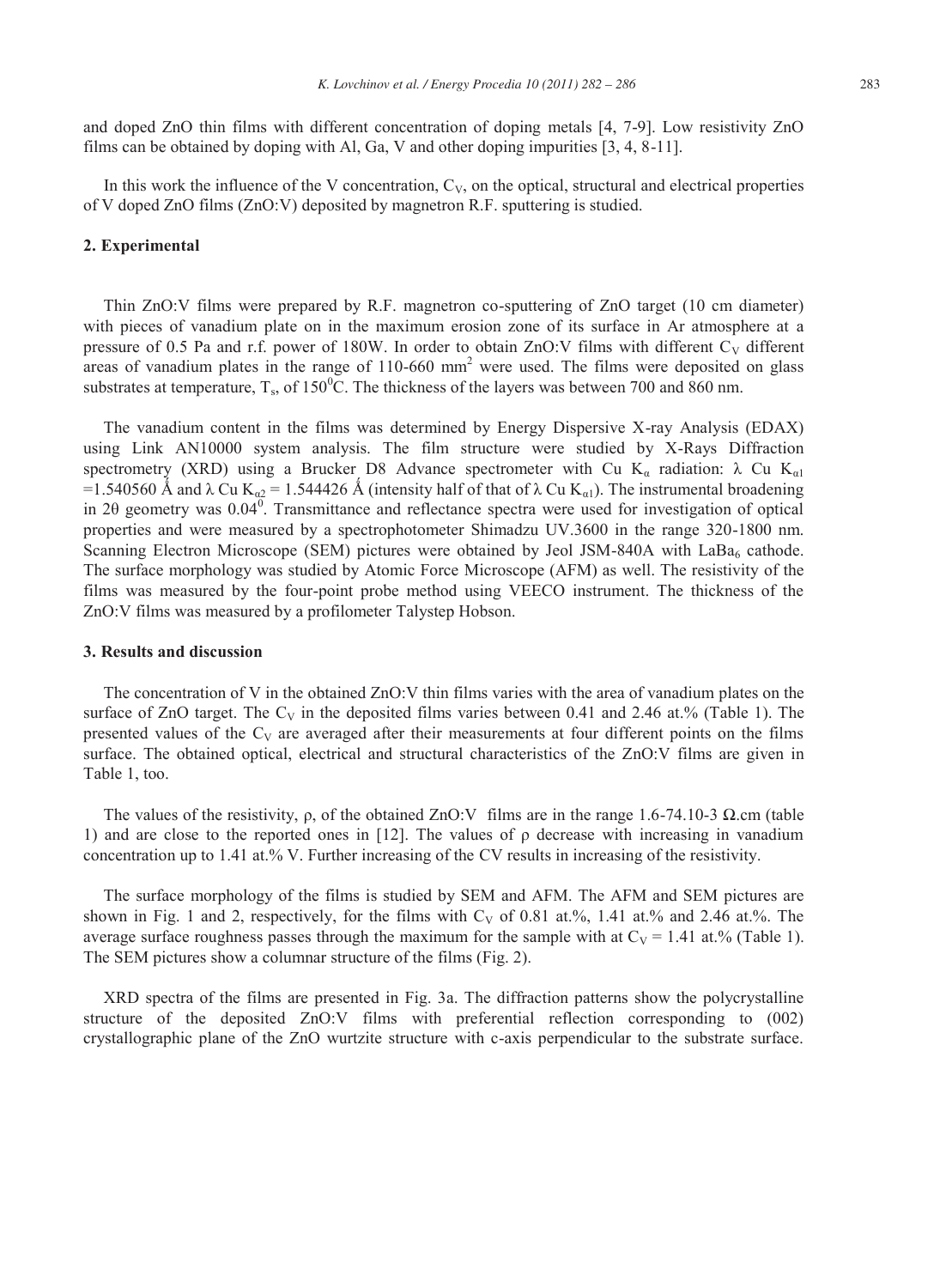The peak position of the ZnO:V films is shifted to the lower 2θ values, compared to the spectra of undoped powdery  $ZnO(34.45^0)$  [13].

Table 1. The values of: the optical band gap, Eg, Urbach tail,  $E_0$ , the coefficient B (value of  $B^2$  is given), the position of the (002) peak in the XRD spectra, 2θ, the FWHM of 2θ,  $\Delta$ 2θ, the average grains sizes, D, the roughness, the c- axis, c<sub>film</sub>, the concentration of V,  $C_V$ , the stress, σ, and the resistivity, ρ.

| Sample     | $C_{V}$   | $2\theta$       | $\Delta 2\theta$ | D.   | Roughness, | $C_{\text{film}}$ | σ,      | Eg,  | $E_0$ | $B^2$ ,     | $\rho$ ,             |
|------------|-----------|-----------------|------------------|------|------------|-------------------|---------|------|-------|-------------|----------------------|
|            | $(at.\%)$ | $(\text{deg.})$ | $(\text{deg.})$  | (nm) | (nm)       | (nm)              | (GPa)   | (eV) | (meV) | $(cm^2.eV)$ | (Q.cm)               |
| 1. ZnO:V   | 0.41      | 34.06           | 0.44             | 19   | 3.41       | 0.5261            | $-2.44$ | 3.38 | 80    | 1.10E12     | $1.3x10^{-2}$        |
| 2. ZnO:V   | 0.83      | 34.07           | 0.39             | 21   | 4.18       | 0.5259            | $-2.37$ | 3.49 | 104   | 1.69E12     | $2.9x10^{-3}$        |
| 3. ZnO:V   | 1.41      | 34.05           | 0.30             | 28   | 4.64       | 0.5262            | $-2.51$ | 3.55 | 122   | 4.50E11     | $1.6x10^{-3}$        |
| 4. ZnO:V   | 1.44      | 34.03           | 0.35             | 24   | 4.18       | 0.5265            | $-2.64$ | 3.45 | 135   | 6.80E11     | $5.3 \times 10^{-3}$ |
| 5. $ZnO:V$ | 2.46      | 33.94           | 0.36             | 23   | 3.71       | 0.5279            | $-3.23$ | 3.49 | 190   | 6.82E11     | $7.4 \times 10^{-2}$ |



Fig.1. AFM pictures of the ZnO:V films deposited at different concentrations – 0.41at.% (a), 1.41at.% (b) and 2.46 at.% (c).



Fig. 2. SEM pictures of the ZnO:V films deposited at different concentrations – 0.41at.% (a), 1.41at.% (b) and 2.46 at.% (c).

This shift to lower 2θ value and the increase of the values of the c-axis calculated from XRD data are evidence for the tensile stress in the V doped films, probably due to the presence of the doping atoms (vanadium atoms partially substitute for zinc atoms and  $V^{2+}$  has higher ionic radius (0.88 Å) than  $Zn^{2+}$  ion  $(0.74 \text{ Å})$ ) and the mismatch between the lattice parameters of the films and substrate. The  $(002)$  peak of the ZnO:V film with the highest  $C_V$  has the largest shift to the lower value of 20 and the highest value of the stress. The Full Width at Half Maximum (FWHM) of (002) XRD peak decreases with increasing in  $C_V$  till 1.41 at.%, thus the calculated from the XRD spectra average grains sizes increase from 19 till 28 nm. Further increasing of the  $C_V$  leads to decreasing of the intensity of the (002) peak, to its shift to the lower 20 and to light decreasing of the average grain size to 23 nm at  $C_V = 2.46$  at.%. Thus, the ZnO film with V concentration of about 1.41 at.% has better structural properties.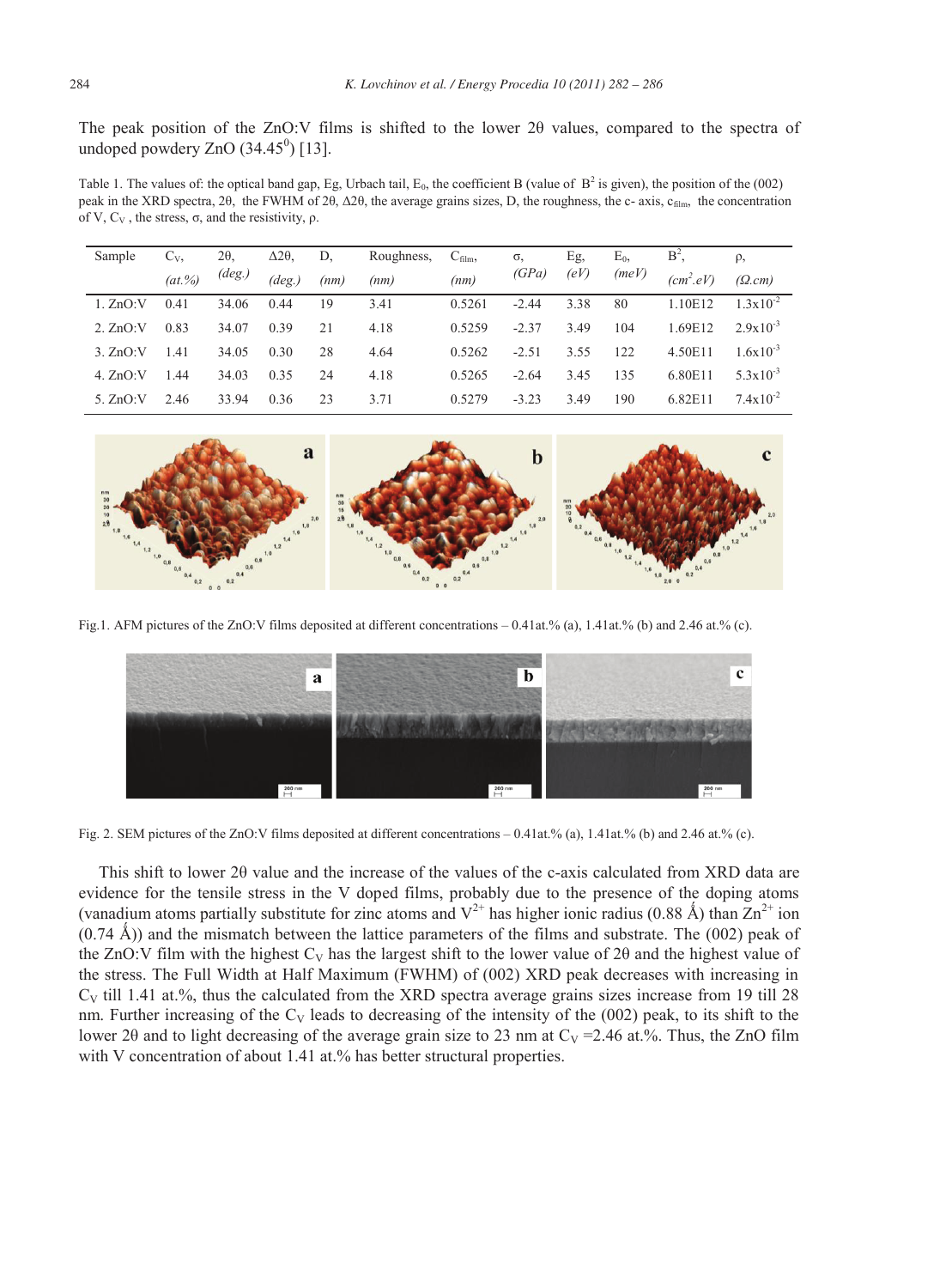Transmittance spectra of the ZnO:V thin films are presented in Fig. 3b. The spectra are corrected for the transmittance of the glass substrate. All spectra demonstrate transmittance value above 80% in the range of 500–1000 nm. The absorption edge of the ZnO:V films is at 380 nm and is typical for ZnO. An absorption band about 806 nm is observed for the film with  $C_V$  in the range of 0.83 – 1.44 at.%. It is more pronounced in the film with  $C_V = 1.41$  at.%. This band is typical for transitions of d-d electrons in the vanadium ions that substitute for zinc in the ZnO:V lattice [14]. In the IR region beyond 1000 nm the transmission decreases for the film with resistivity < 5.3 x 10<sup>-2</sup> Ω.cm due to the absorption of free carrier concentration (plasma resonance).



Fig. 3. XRD (a), transmittance (b) and absorption coefficient,  $\alpha$ , (c) spectra of thin films ZnO:V at different concentration.. The black line at the XRD spectra indicates the position of (002) peak of ZnO powder [13]. The insert in (c) shows the plot of lnα vs hν. The numbers of the curves correspond to the numbers of the samples given in the table 1.



Fig. 4. Dependence of the Urbach energy, E<sub>0</sub>, (a) and the coefficient B<sup>2</sup> (b) on the stress  $\sigma$ . The lines are for guiding the eye.

The dependence of coefficient of absorption on the energy for the ZnO:V films are presented in Fig. 3 c. The value of the energy band gap,  $E_g$ , Urbach energy,  $E_0$ , and the coefficient B (Table 1) are calculated as described in [7, 10, 15] for direct inter-band electron transitions. The obtained values of the band gap are in the range 3.38 – 3.55 eV and are typical for ZnO. It is observed the blue shift for the films with lower resistivity which is attributed to the Burstein–Moss effect [16]. Larger shift is obtained for the film with  $C_V = 1.41$  at.% and lowest value of the resistivity [4]. The value of the optical band gap, Eg, decreases with further increasing of  $C_V$  (Table 1 and Fig. 3 c). Probably at higher  $C_V$  part of V atoms segregate on the grains boundaries and do not form shallow donor level in the band gap in ZnO.

Fig. 4 a and b display the dependence of the  $E_0$  and B on the tensile stress in the films.  $E_0$  and B are assumed as parameters for the band tail states [17, 18]. Decreasing of B and increasing of  $E_0$  imply an increase in the disorder of the structure and an increase in the band tail width [7, 17, 18]. This could be connected to the presence of V ion in the ZnO lattice and in the intergrain's boundaries. The latter prevail